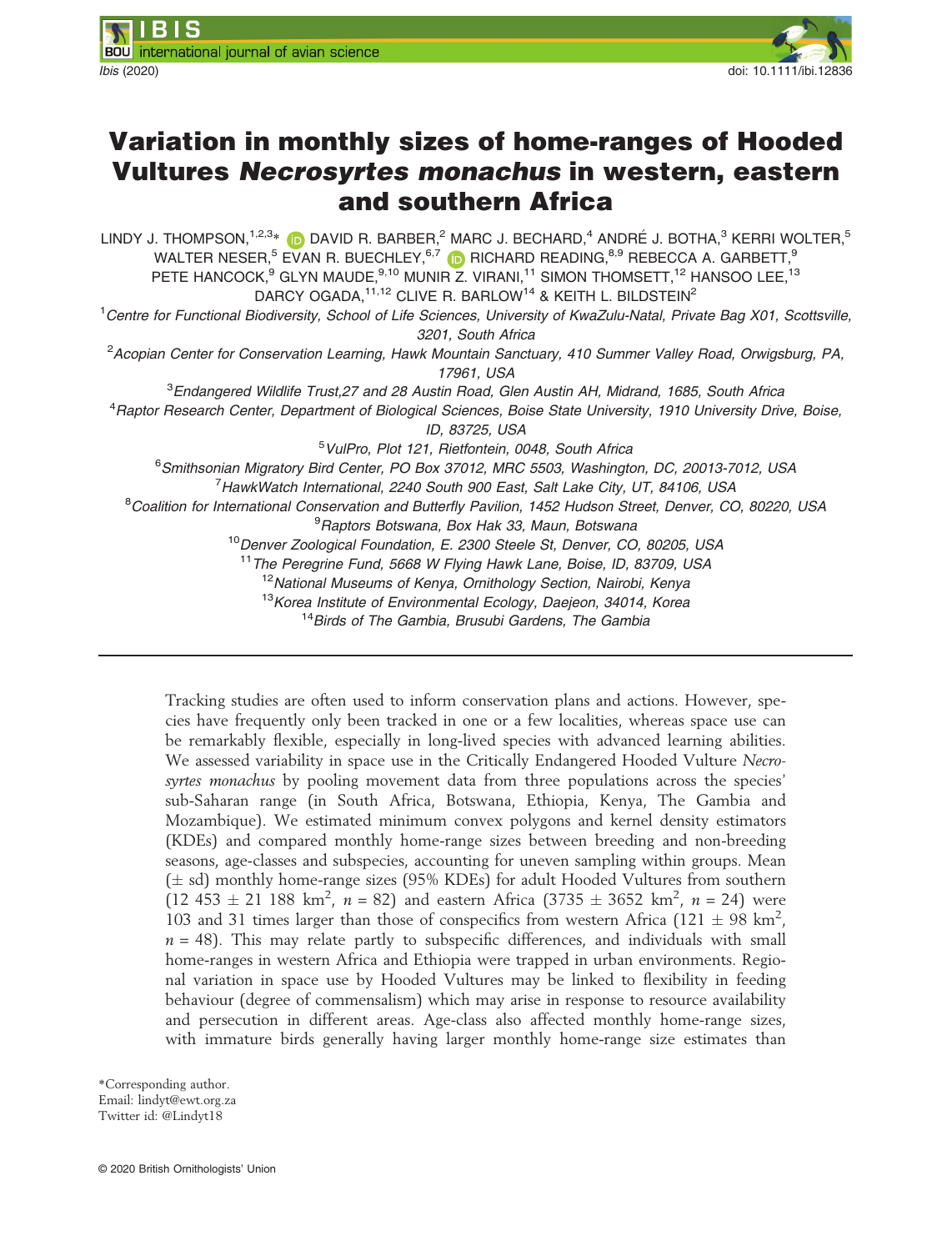adults. Our results highlight the flexibility of Hooded Vultures in terms of their homerange sizes and suggest that home-range sizes differ between populations and individuals, depending on the extent of human commensalism. Our results also reaffirm the importance of international co-operation in conservation efforts aimed at protecting this wideranging, non-migratory species.

Keywords: kernel density estimate, minimum convex polygon, monthly home-range size estimate, vulture.

The 22 obligate scavenger vulture species worldwide perform a vital ecological function by consuming carrion and other organic waste (Buechley & Sekercioglu 2016, Plaza & Lambertucci 2017). Vultures are ecologically important (Markandya et al. 2008, Margalida & Colomer 2012, Grilli et al. 2019) and culturally significant (McKean et al. 2013, Williams et al. 2014, Buij et al. 2016) but their use in traditional medicine (Saidu & Buij 2013, Boakye et al. 2019) has, along with poisoning and persecution (Ogada & Buij 2011, Garbett et al. 2018, Dabone et al. 2019), contributed to population declines for most African vulture species (Ogada et al. 2012, 2016, Buechley & Sekercioglu 2016, Botha et al. 2017). Among those with the worst conservation status is the Critically Endangered Hooded Vulture Necrosyrtes monachus, which has experienced population declines of over 80% in some areas over the last three generations (Ogada & Buij 2011, Ogada et al. 2016, BirdLife International 2017).

Due to their ecological importance and poor conservation status, there has been a growing research interest in vultures, which has been partially aided by tracking technology. Patterns in space use reflect the ecological requirements of a species (Sutherland 1998), and so movement ecology and home-range studies are increasingly being used as tools to assist in species conservation (Fraser et al. 2018). This is especially important for mobile species whose conservation needs may have been overlooked by nature conservation authorities to date (Runge et al. 2014).

Old World vultures generally have very large home-ranges. For example, over a 6-month period, the cumulative minimum convex polygon (MCP) size of three immature Bearded Vultures Gypaetus barbatus was  $10\,999\ \text{km}^2$  (Krüger & Amar 2017). Over a cumulative 6- to 20-month period, the mean MCP sizes of five adult and two immature Cape Vultures Gyps coprotheres were 21 320 km<sup>2</sup> and 482 276  $km^2$ , respectively (Bamford et al.

2007). The large home-ranges of Old World vultures may be attributed to their obligate scavenging lifestyle and the need to search large areas for food, which is unpredictable in space and time.

However, movement strategies may be surprisingly flexible within and between individuals and populations (Austin et al. 2004, Börger et al. 2006a, Saïd et al. 2009) and this plasticity may depend both on an individual's specializations in the use of resources and on environmental factors (Schlaich 2019). For example, in the Hooded Vulture, such environmental factors may include the spatial and temporal predictability of food, and local cultural beliefs, where the latter may partially dictate levels of persecution. These two factors (resource predictability and persecution) combined may result in varied levels of commensalism throughout the species' range. Hooded Vultures' movements may also differ depending on life-history traits, such as age-class and whether the bird is breeding. Given their dire conservation status and the fact that research in Africa is still lacking, we believed there was a need for further investigation into the movement ecology of Hooded Vultures.

Historically, breeding Hooded Vultures were believed to have small home-ranges (Ferguson-Lees & Christie 2001). The commensal relationship Hooded Vultures have with people in certain areas (Shelley & Buckley 1872, Anderson 1999, Ogada & Buij 2011) may result in smaller homeranges. However, non-breeding adults and immatures have been shown to range over larger distances (Steyn 1982, Kemp et al. 2018). For example, a Hooded Vulture that was initially ringed as an immature in northern Zimbabwe was found 180 km from the initial ringing location, 21 years later (Paijmans et al. 2017), and four adult birds radiotagged in northern Botswana had relatively large home-ranges, with 95% kernel density estimators (KDEs) that varied from 1329 km<sup>2</sup> in the dry (breeding) season to  $6498 \text{ km}^2$  in the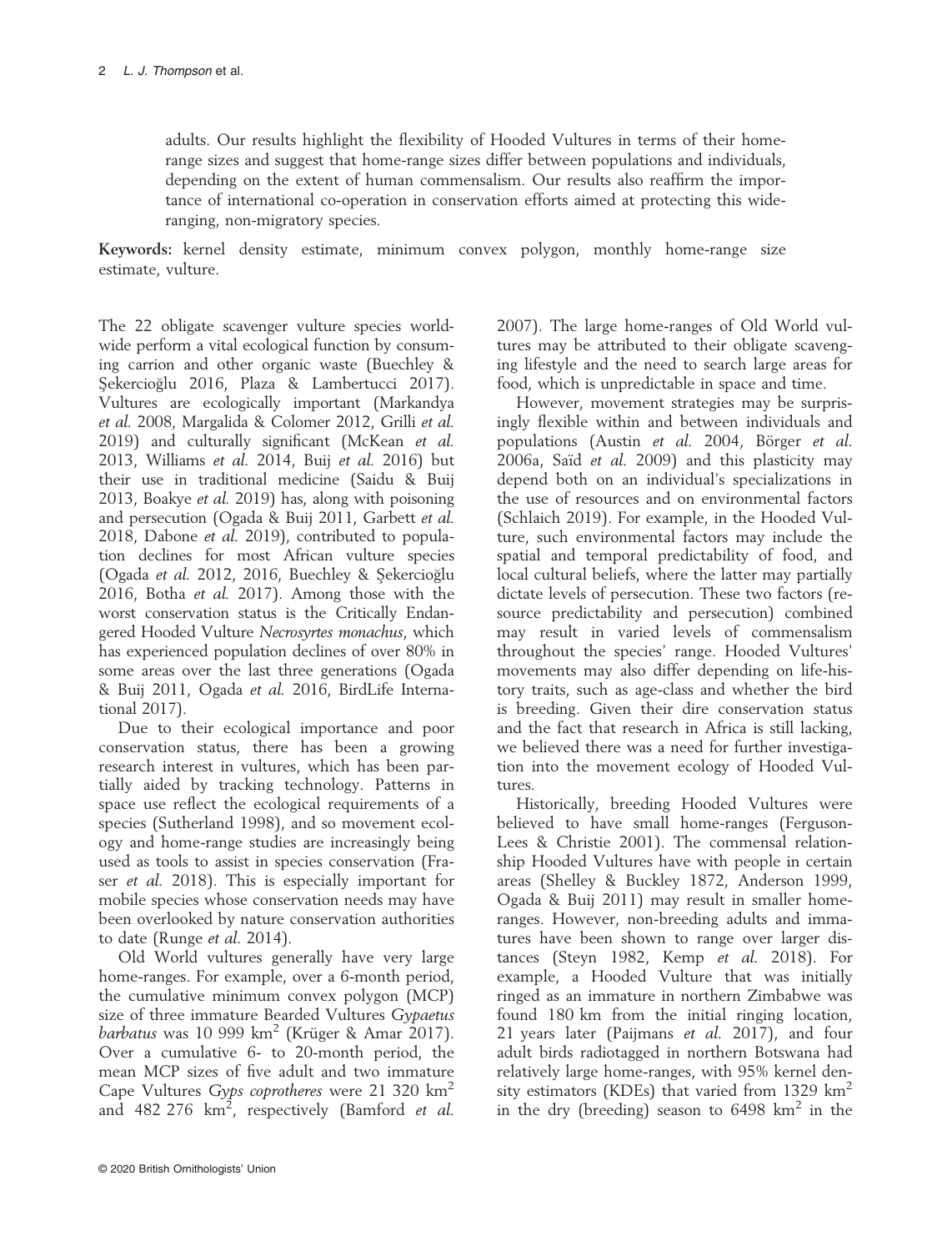wet (non-breeding) season (Reading et al. 2019). Thus, we might expect the home-ranges of Hooded Vultures to be within the same order of magnitude as those of other African vulture species. To our knowledge, only one published study has used telemetry to gather movement data on this species (Reading et al. 2019).

A primary aim of our study was to determine which factors affect monthly home-range size of Hooded Vultures. Adult Hooded Vultures visit their nests throughout the year (Thompson et al. 2017), so we hypothesized that age-class may affect home-range size and we predicted that adults would have smaller home-ranges compared with immatures. Second, non-breeding adult Cape and Bearded Vultures use larger home-ranges than breeding adults do (Krüger et al. 2014, Pfeiffer et al. 2015) so we hypothesized that non-breeding adults would use larger home-ranges compared with breeding adults. Unfortunately, we were unable to sex sufficient individuals to account for behavioural differences between the sexes. Third, we looked at three interrelated variables: subspecies, region and commensalism. There are two recognized subspecies of Hooded Vultures, N. m. monachus and N. m. pileatus (Fig. 1a), which differ in their degree of commensalism (Forsman 2016, Kemp et al. 2018). North of the equator, the species is at its most abundant, living in close association with human settlements (Chapin 1932, Allan 1996, Anderson 1999, Thiollay 2007, Jallow et al. 2016, Mullié et al. 2017, Henriques et al. 2018). South of the equator, Hooded Vultures are more likely to be found in protected areas, where they seem to depend less on food associated with humans (Anderson 1999), although signs of commensalism have been observed in these populations, too: Hooded Vultures feed on:

- Food scraps from tourists on Hot Air Balloon Safaris in Kenya (M.Z.V., D.O., K.L.B. pers. obs., and E. Reson in litt.)
- Food provided to crocodiles at crocodile farms in Botswana and South Africa (R.P.R., G.M., P.H., L.J.T. pers. obs.)
- Food provided at supplementary feeding sites in South Africa (L.J.T. pers. obs).
- Abattoir offal in Ethiopia (E.R.B. pers. obs.).

However, these may represent rare cases that, for the majority of the population, are unlikely to contribute much to the birds' diet. Predictability of food has been shown to drive the foraging dynamics and movements of various avian species, including Egyptian Vultures Neophron percnopterus (Van Overveld et al. 2018), Bald Eagles Haliaeetus leucocephalus (Turrin et al. 2015) and White Storks Ciconia ciconia (Flack et al. 2016, Rotics et al. 2017). We therefore hypothesized that 'subspecies' may affect home-range size of Hooded Vultures. We predicted that  $N$ ,  $m$ , *pileatus* individuals, being generally less commensal, would have larger home-ranges than N. m. monachus individuals. Note that the subspecies to which our study birds belonged was determined based on trapping location, rather than genetic analysis. As our 30 study birds came from western, eastern and southern Africa, where the degree of commensalism of Hooded Vultures and the predictability of food in space and time vary, we hypothesized that 'region' may affect Hooded Vulture home-range size. We predicted that Hooded Vultures from western Africa would therefore have smaller home-ranges than those of their eastern and southern African conspecifics.

The number of months during which our study birds were tracked differed among individuals. We were also interested in determining how we could minimize tracking periods for individuals of endangered species, such as African vultures and therefore a secondary aim was to determine the minimum tracking period needed to accurately assess and compare home-range size estimates. When deciding whether to fit their study birds with a permanent or 'breakaway' harness (where the latter are designed to fall off after a limited time, Kenward 1985), raptor biologists must take into account the minimum time period necessary to answer their questions, as well as ethical concerns, which may be heightened by the conservation status of the study species. We predicted that at least 12 months' worth of movement data would be necessary to overcome differences in terms of season and breeding period, to estimate the home-range size of Hooded Vultures accurately.

## METHODS

## Trapping and marking

Thirty Hooded Vultures were caught in six countries between 26 September 2013 and 28 June 2017 (Table 1, Table S1). These birds were trapped by field teams working in different countries for their own independent studies, and we have pooled the resulting movement data. Trapping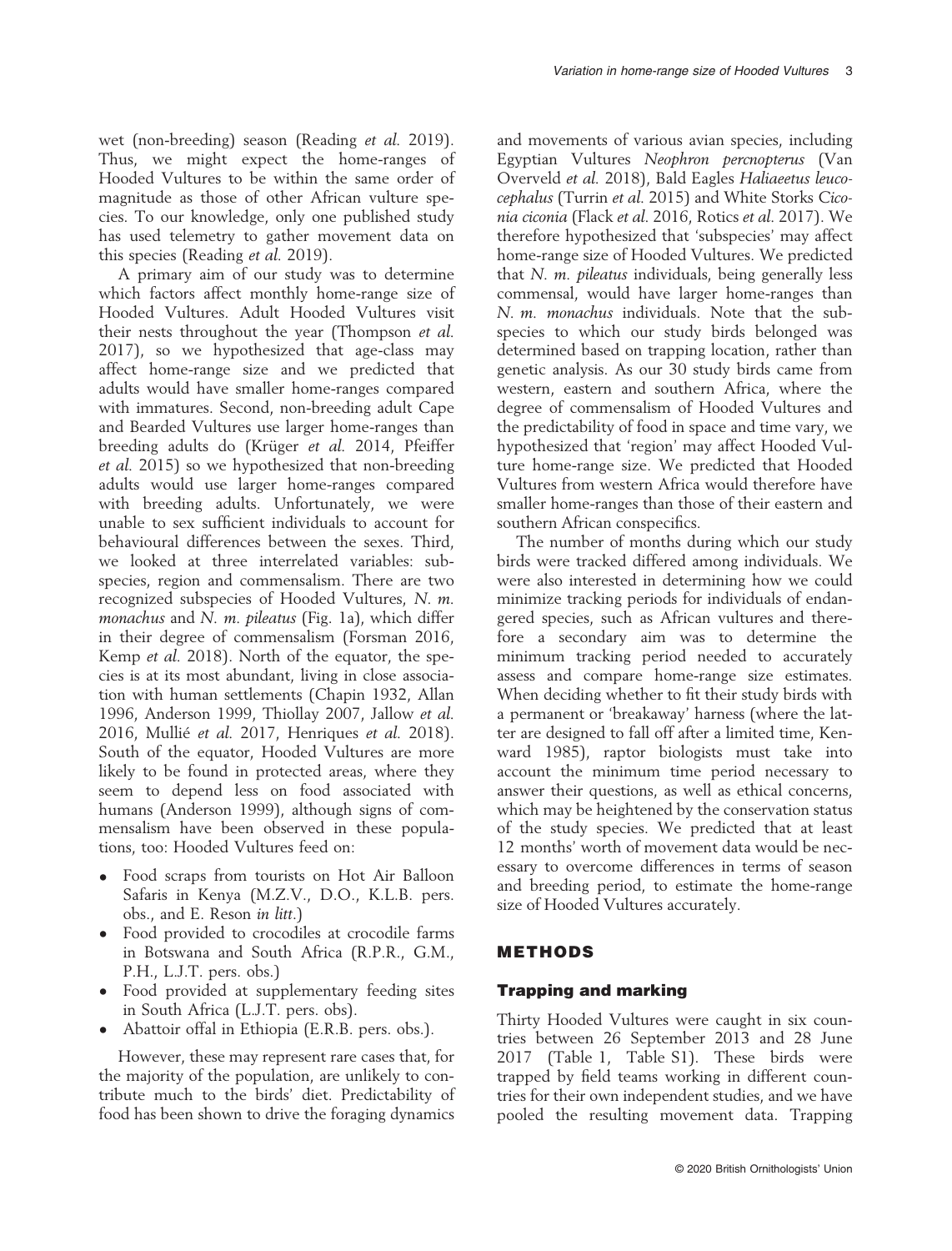

Figure 1. (a) Six African countries in which our 30 Hooded Vultures Necrosyrtes monachus were caught and tagged: The Gambia, Ethiopia, Kenya, Mozambique, Botswana and South Africa (shown in dark grey), and the additional seven countries into which their estimated home-ranges (100% MCPs) extended: Senegal, Tanzania, Zambia, Zimbabwe, Swaziland, Angola and Namibia (in light grey). The dashed lines delineate the ranges of N. m. monachus in the north and N. m. pileatus in the south (based on Kemp et al. 2018). We also present home-range estimates (cumulative 100% MCPs) of the Hooded Vultures tagged in (b) eastern Africa, (c) western Africa and (d) southern Africa. The various shades/colours denote different individuals.

locations in Botswana, Kenya, Mozambique and South Africa were within nature reserves. Those in Ethiopia were at abattoirs. In The Gambia, birds were trapped using supplementary feeding in a lowdensity human settlement area and at a nature reserve, where the daily feeding of caged Spotted Hyaenas Crocuta crocuta and a nearby abattoir attract hundreds of Hooded Vultures. Capture techniques included: removal of nestlings from the nest by hand, padded leg-hold traps (Bloom et al. 2007), cannon nets (sensu Garbett et al. 2018), noose carpets, and strings of monofilament nooses positioned around and over bait (Kendall et al. 2013). Each individual was fitted with GPS-GSM or solar Argos Platform Terminal Transmitter (PTT) units using a

backpack harness. These units ranged from 20 to 45 g, comprising 0.9–3.4% of an individual's mass  $(1.8 \pm 0.6\%$ , mean  $\pm$  sd,  $n = 17$ , Tables 1 and Table S1). Units were manufactured by Microwave Telemetry Inc. (Columbia, MD, USA), North Star Science and Technology, LLC (Oakton, VA, USA), KoEco Inc. (GPS-GSM, South Korea), Wildlife Computers Inc. (Redmond, WA, USA) or MadebyTheo (Theo Gerrits at [www.madebytheo.nl\)](http://www.madebytheo.nl) (see Table 1 and Table S1).

## Age and sex determination

Hooded Vultures that were captured in the nest (Table 1 and Table S1) were classed as 'nestlings'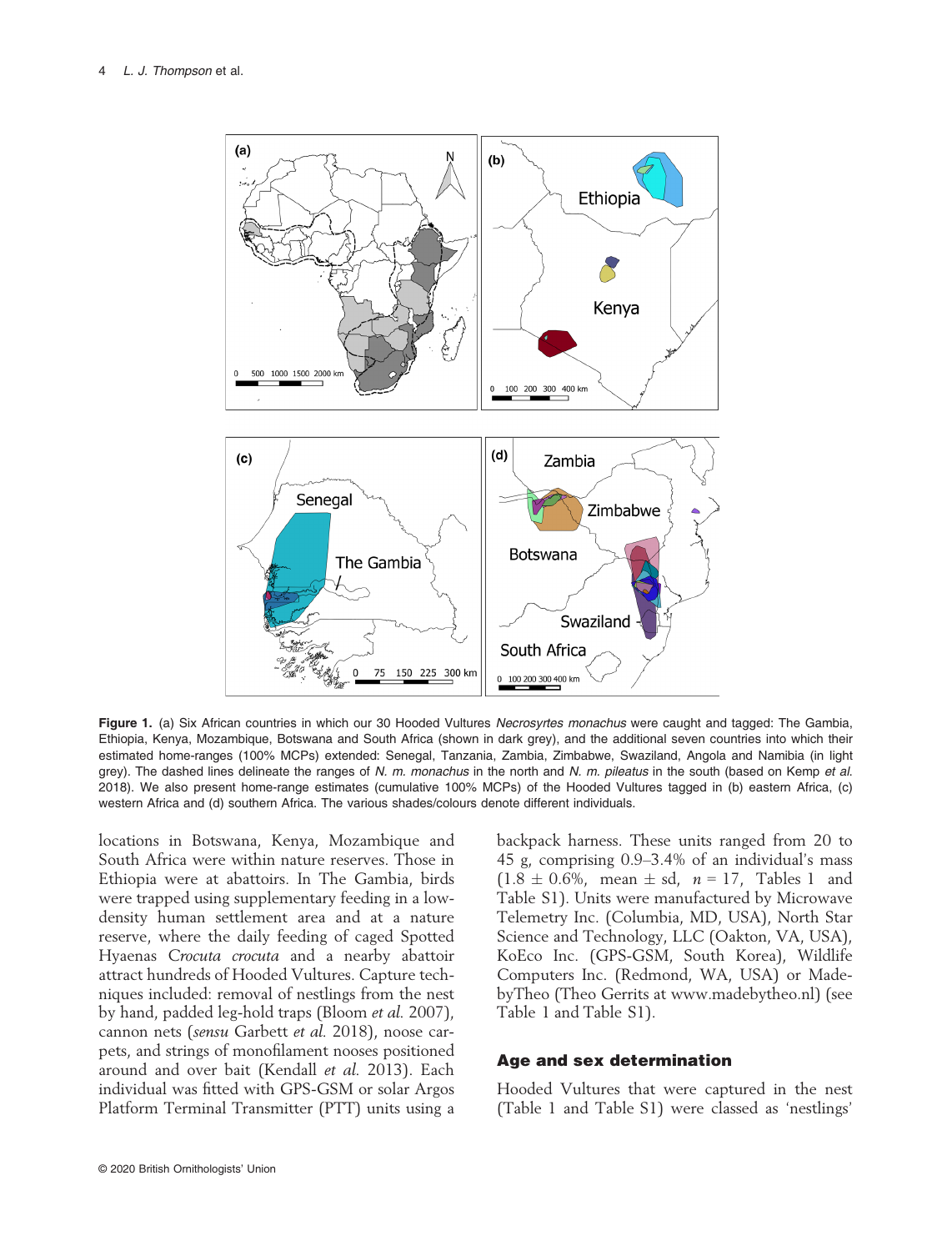| Field                    | No. of categories | Categories (n)                                                                           |
|--------------------------|-------------------|------------------------------------------------------------------------------------------|
| Study birds              |                   |                                                                                          |
| Individual               | n/a               | 30 individuals                                                                           |
| Sex                      | 3                 | Female (5), male (6), unsexed (19)                                                       |
| Mass of bird $(q)$       | n/a               | Ranged from 1230 to 2800 g. Seven birds were not weighed.                                |
| Age when tagged          | 3                 | Adult (10), immature (17), nestling (3)                                                  |
| Trapping location/method |                   |                                                                                          |
| Country                  | 6                 | Botswana (5), Ethiopia (4), Kenya (4), Mozambique (1), South Africa (12), The Gambia (4) |
| Trapping method          | 4                 | Cannon nets (5), padded leg-hold traps (4), nooses (18), hand-grabbed (3)                |
| Date tagged              | n/a               | 26 September 2013 to 28 June 2017                                                        |
| Tag information          |                   |                                                                                          |
| Unit type                | 5                 | KoEco (2), MTI (17), NSTI (7), MadeByTheo (2), Wildlife Computers (2)                    |
| Unit mass (g)            | 7                 | 20 g (2), 27 g (2), 30 g (16), 35 g (2), 40 g (2), 45 g (5), NA (1)                      |
| Unit mass $(\%)$         | n/a               | $0.9 - 3.5\%$                                                                            |
| Duty cycle               | 8                 | a $(4)$ , b $(8)$ , c $(7)$ , d $(2)$ , e $(2)$ , f $(3)$ , g $(2)$ , h $(2)$            |
| Duration (months)        | n/a               | $1-48$ months                                                                            |
| No. of fixes (total)     | n/a               | 61 to 147 443                                                                            |
| Mean fixes/month         | n/a               | 113 to 21 126                                                                            |

Table 1. Summary information for the study birds and their transmitters.

when they were tagged, up until the month in which they fledged (as determined by inspecting monthly movements). When they fledged, they were classed as 'immatures' (i.e. pre-definitive, sensu Clarke & Pyle 2015). Hooded Vultures that were in adult plumage when they were tagged (Finch-Davies & Kemp 1980) were classed as 'adults.'

Hooded Vultures are sexually monomorphic (Steyn 1982), and we present data for sex only when sex determination was performed by molecular DNA analysis (Table 1 and Table S1). To obtain DNA samples for molecular sexing, when each bird was captured, either blood was obtained from the base of a feather shaft or a tiny volume of blood was drawn from the brachial vein or from a talon using a sterile needle, blotted onto collection paper, and stored in an Eppendorf tube. Blood samples were then sent for avian DNA sexing either to Molecular Diagnostic Services in South Africa or to Moncton University in Canada. As we knew the sex of so few of our study birds, we excluded this information from our statistical analyses.

## Data processing

Data analyses were performed in R version 3.6.1 (R Core Team 2019) and all graphs were produced using the R package ggplot2 (Wickham 2009). Satellite tracking data were inspected visually in the open-source geographical information

system software QGIS version 2.8 (QGIS Development Team, 2019). Fixes identified as outliers (e.g. those located over oceans, or >300 km from locations taken 1 h previously) were manually removed, and all 2D fixes were removed. Movement data were delineated by individual and month. We did not exclude data collected in the first few weeks after deployment (following Holland et al. 2017), as there is no evidence to suggest that transmitters negatively affect birds' flying ability (Barron et al. 2010).

## Quantifying home-ranges

Local xy co-ordinates were transformed to 1984WGS and then projected to UTM37N (for Ethiopia), UTM28N (for The Gambia), UTM37S (for Kenya), UTM35S (for Botswana) and UTM36S (for South Africa and Mozambique), using the R packages sp (Pebesma & Bivand 2005) and *rgdal* (Bivand *et al.* 2016). For each bird and each monthly and cumulative-monthly file, we estimated home-range size using both MCP and KDE with the R package adehabitatHR (Calenge 2006). For the latter method, we used fixed kernel estimators (i.e. smoothing factors are fixed over the plane) (Worton 1989) and the  $h_{\text{ref}}$  algorithm, with a grid size set at 100 m. We included both methods here for comparative purposes. We subsampled the data to hourly fixes for Botswana and Kenya (see Fig. S1 and Table S2).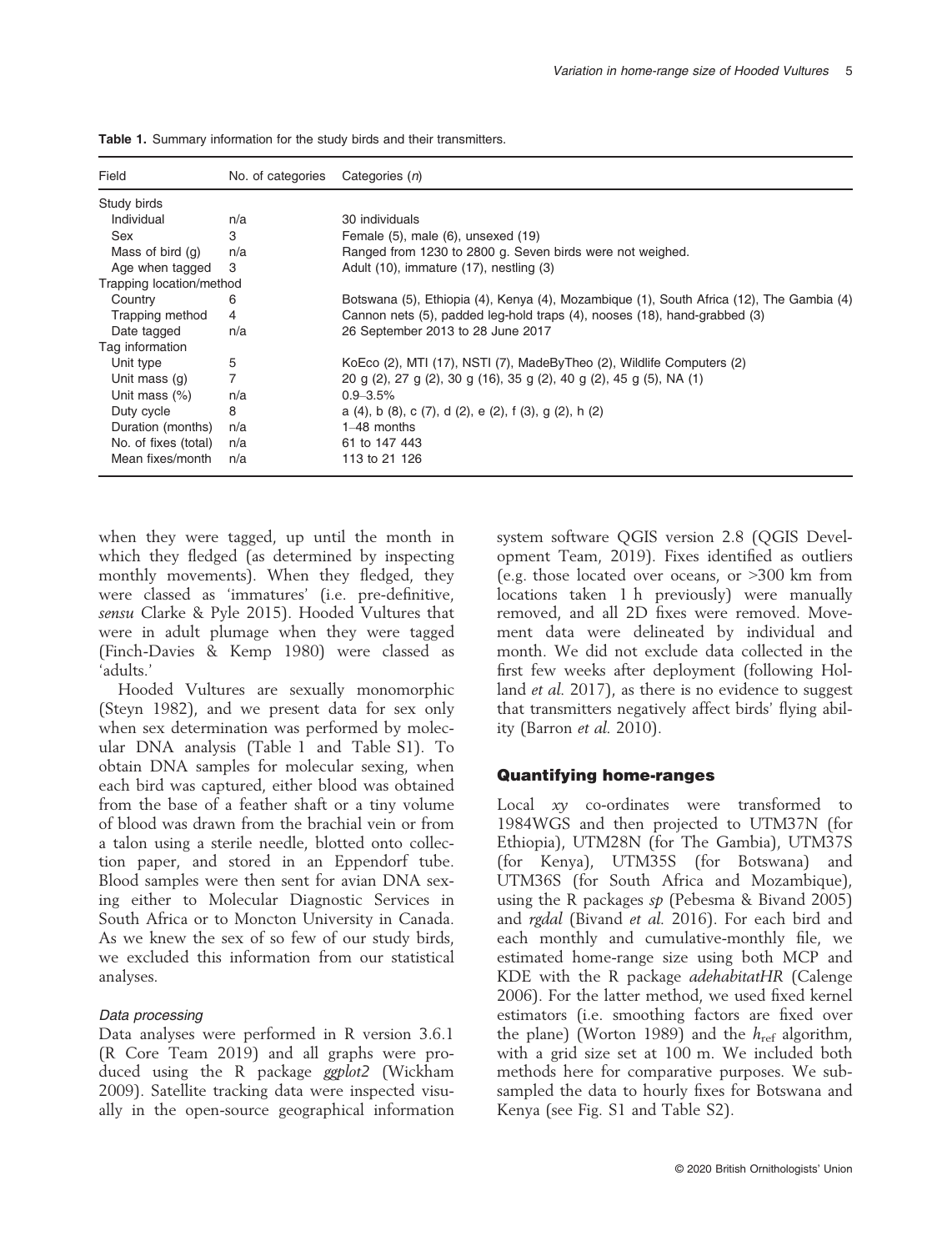As we were interested in comparing monthly home-range size of Hooded Vultures between and within individuals, we use the term 'home-range' size to mean our assessment of the size of the ecological neighbourhoods of individual Hooded Vultures.

## Quantifying commensalism

We calculated the proportion of each individual's fixes that was spent in urban areas. This was determined by plotting the fixes for each respective Hooded Vulture on the S2 prototype LC 20-m map of Africa 2016 (ESACCI 2017) and using the Point Sampling Tool (version 0.5.2) plug-in (Jurgiel 2018), in QGIS (QGIS Development Team 2019), to find the corresponding land cover for each location. The 20-m-resolution map includes the following land cover types: trees, shrubs, grassland, cropland, vegetation that is aquatic or regularly flooded, vegetation that is sparse or lichen mosses, bare areas, built-up areas, snow and/or ice, and open water. For the purpose of this study, we categorized fixes as falling either in 'built-up' (i.e. urban) areas or not, and we converted this to a percentage of time spent in urban areas as a proxy for how 'commensal' each individual is.

## Statistical analyses

To address our primary aim of determining which factors affect monthly home-range size of Hooded Vultures, we defined a set of candidate a priori models (Table S3) following Burnham and Anderson (2002). We then performed a generalized linear mixed-effects analysis using the R package lme4 (Bates et al. 2015) to determine the effects of various predictor variables on the monthly homerange size of Hooded Vultures. We conducted three separate analyses, with our respective continuous response variables being monthly homeranges, in the form of (i)  $100\%$  MCP ( $km^2$ ) representing the maximum area of activity, (ii) 95% kernel  $(km^2)$  estimating the majority of the homerange area and (iii) the 50% kernel  $(km^2)$  estimating the core use area (Worton 1989, Krüger & Amar 2017). We included predictors with possible biological importance in the global model regardless of whether they were statistically significant (Cheng et al. 2010); predictor variables were the same for all three response variables. We began with a baseline model, which included only the random effect 'Individual', and then we added models that included only each respective fixed effect. We then tested models with additive effects of each of the predictor variables, as well as one global model, which contained all three fixed effects. To avoid overfitting, we excluded interaction terms from our models. We excluded any monthly home-range estimates that were calculated with fewer than 10 fixes (Börger et al. 2006b), and thus six bird-months of data in total were excluded.

Fixed effects included: 'Age-class' ('immature' or 'adult'; the monthly home-range estimates for the three nestlings were discarded), 'Breeding season' ('breeding' or 'non-breeding' (Table S4; Van Someren 1956; Elgood et al. 1994; Dowsett-Lemaire & Dowsett 2014; Steyn 1982; Tarboton & Allan 1984; Thompson et al. 2017; Brown et al. 1982), where breeding was the period between courtship and nest building to fledging (sensu Krüger et al. 2014)), 'Subspecies' (either 'monachus' or 'pileatus', depending on the tagging location) and 'Region' (i.e. 'western' (The Gambia), 'eastern' (Kenya and Ethiopia) or 'southern' (South Africa, Botswana and Mozambique) Africa, depending on the tagging location (Fig. 1)). As 'Region' is nested within 'Subspecies', we compared two models containing only these respective fixed effects and 'Individual' (the individual's name) as a random effect, and found that the model containing 'Subspecies' had a lower corrected Akaike information criterion (AICc) than that containing 'Region'. We therefore excluded 'Region' as a fixed effect from our candidate models. A list of all candidate models is given in Table S3. Throughout their range, Hooded Vultures exhibit behavioural plasticity as a humancommensal, and as the level of commensalism would be confounded with both 'Subspecies' and 'Region', we decided not to include 'Commensal' as a fixed effect in our candidate models. 'Individual' was included as a random effect to control for repeated measures.

Visual inspections of residual plots showed no deviations from normality or homoscedasticity. The best approximating models were chosen according to differences in AICc values between each candidate model and the best approximating model ( $\triangle$ AICc), and on their corrected Akaike weights (AICcWt), produced using the R package AICcmodavg (Mazerolle 2016), following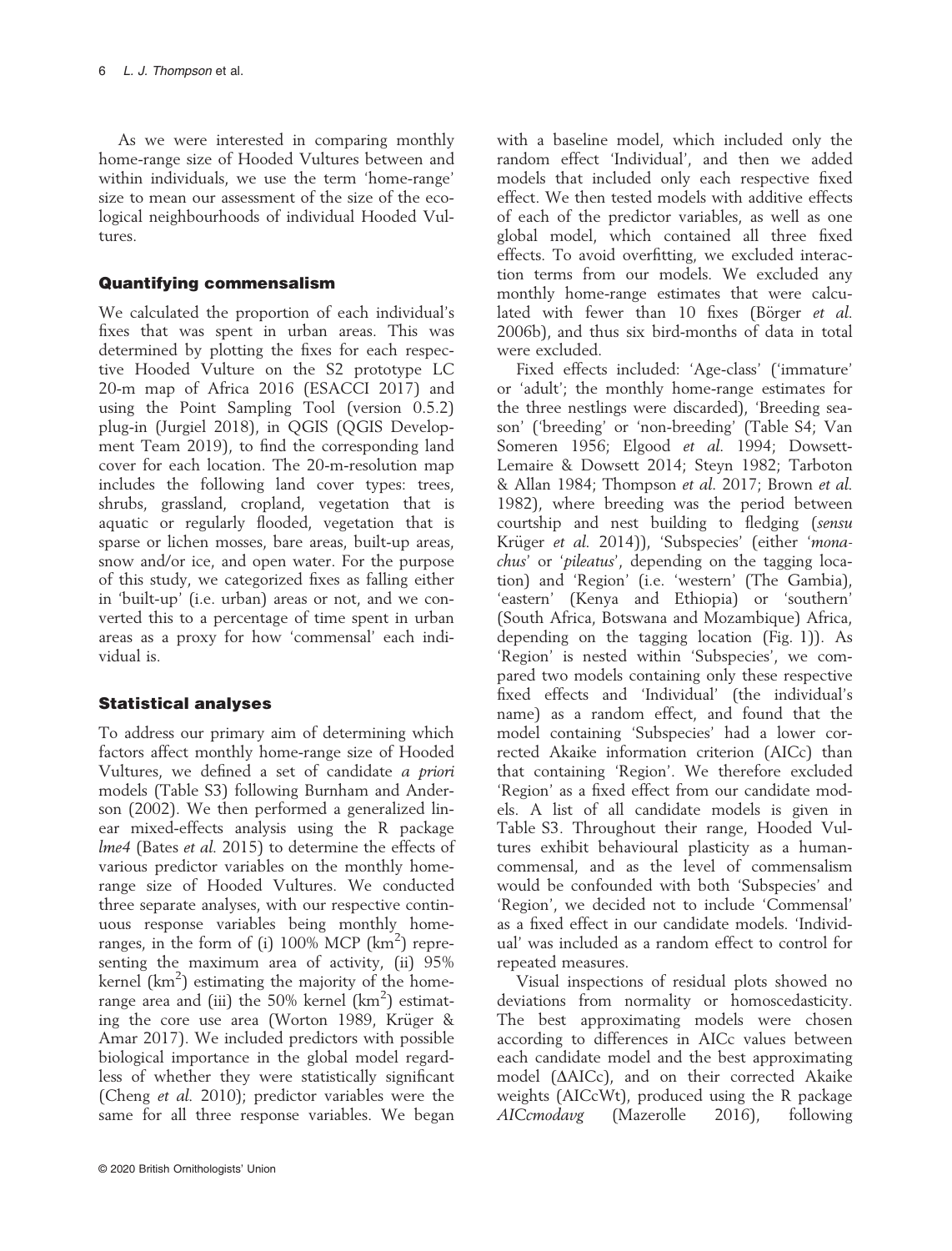Wagenmakers and Farrell (2004) and Burnham and Anderson (2002). Models with  $\triangle AICc < 2$ were averaged for multimodel inference using the MuMIn package (Bartoń, 2016) in R version 3.6.1 (R Core Team 2019).

## Assessing robustness of home-range estimates

To address our second aim of establishing the minimum tracking period necessary to confidently estimate home-range size for Hooded Vultures, we defined 'cumulative monthly home-range size' as home-range estimates made for each successive month of the bird's data, including all data from that month, and all previous months. That is, for each individual, we calculated home-ranges for (i) month 1 only, (ii) months 1 and 2, (iii) months 1, 2 and 3, (iv) all the way up to months  $1, 2, 3...$ and  $n$ , where  $n$  is the total number of months a particular individual was tracked for. We standardized between- and within-individual variation in cumulative monthly home-range size estimates by calculating monthly increases in cumulative homerange size for a particular individual as a percentage of the previous month's cumulative homerange size. MCPs could only increase or stay constant with successive months, for KDEs the monthly change could be positive or negative, and so we squared this change to result in a positive value for 50% and 95% KDEs. We used a piecewise linear regression model (a breakpoint regression, Thompson 2020) with the R package *lme4* (Bates et al. 2014) to objectively estimate the number of months at which an asymptote in cumulative home-range size was reached. Theoretically, at this point, additional months of tracking data would not significantly increase the cumulative monthly home-range size estimates for our study birds.

## RESULTS

The 30 study birds were caught in six countries, spread across eastern, western and southern Africa, and their monthly home-range estimates extended into an additional seven countries (Fig. 1a). There was great variation in home-range size within each of the three respective populations from which our birds were drawn (Fig. 1b–d).

Monthly home-ranges for Hooded Vultures of different sexes, subspecies, age-classes and regions are shown in Figure  $2(a)$ –(d), respectively. Mean monthly home-ranges of adult birds tagged in southern, eastern and western Africa are presented in Table 2.

## Quantifying commensalism

The proportion of time that Hooded Vultures were found in urban vs. non-urban areas was greatest in birds in Ethiopia and The Gambia (eastern and western Africa, respectively). In contrast, Hooded Vultures in South Africa, Botswana, Kenya and Mozambique spent very little time in urban areas (Table 3).

Body mass (g) was recorded at the time of tagging for 23 of the 30 study birds; these masses ranged from 1230 to 2800 g, with an overall mean  $(\pm \text{ sd})$  of 1955  $(\pm 372)$  g,  $n = 23$  (Tables 1 and Table S1). Hooded Vultures from western Africa (*N. m. monachus*,  $1649 \pm 211$  g,  $n = 4$ ) were lighter than conspecifics from eastern  $(N. m.$  pileatus, 2023  $\pm$  138 g,  $n = 4$ ) and southern Africa (N. m. pileatus, 2014  $\pm$  426 g, n = 15).

## Statistical analyses

For none of the three response variables (100% MCP, 95% KDE and 50% KDE) in our generalized linear mixed model (GLMM) was there conclusive evidence for any of the approximating models for monthly home-ranges of Hooded Vultures. We therefore, for each response variable, performed model averaging of those models for which  $\triangle AICc < 2$ . For each of the three response variables, the averaged model contained the fixed effects 'Age-class' and 'Subspecies', and the best approximating model for 95% KDE also included 'Breeding season' (Tables S5 and S6). For the sake of brevity, we discuss the results only for the 95% KDE. 'Subspecies' affected monthly home-range size, with individuals from the  $N$ .  $m$ . pileatus subspecies having monthly home-ranges that were 8348 km<sup>2</sup> larger than those of individuals from the N. m. monachus subspecies (Fig. 2b, Table S6). Immature birds had home-ranges that were 2755  $km<sup>2</sup>$  larger than those of adults. Home-ranges were slightly larger (728  $km^2$ ) during the breeding season than during the non-breeding season (Table S6). To prevent overfitting we excluded interaction terms (such as the interaction of age-class and breeding season) from our models, although this interaction term may have provided more clarity on whether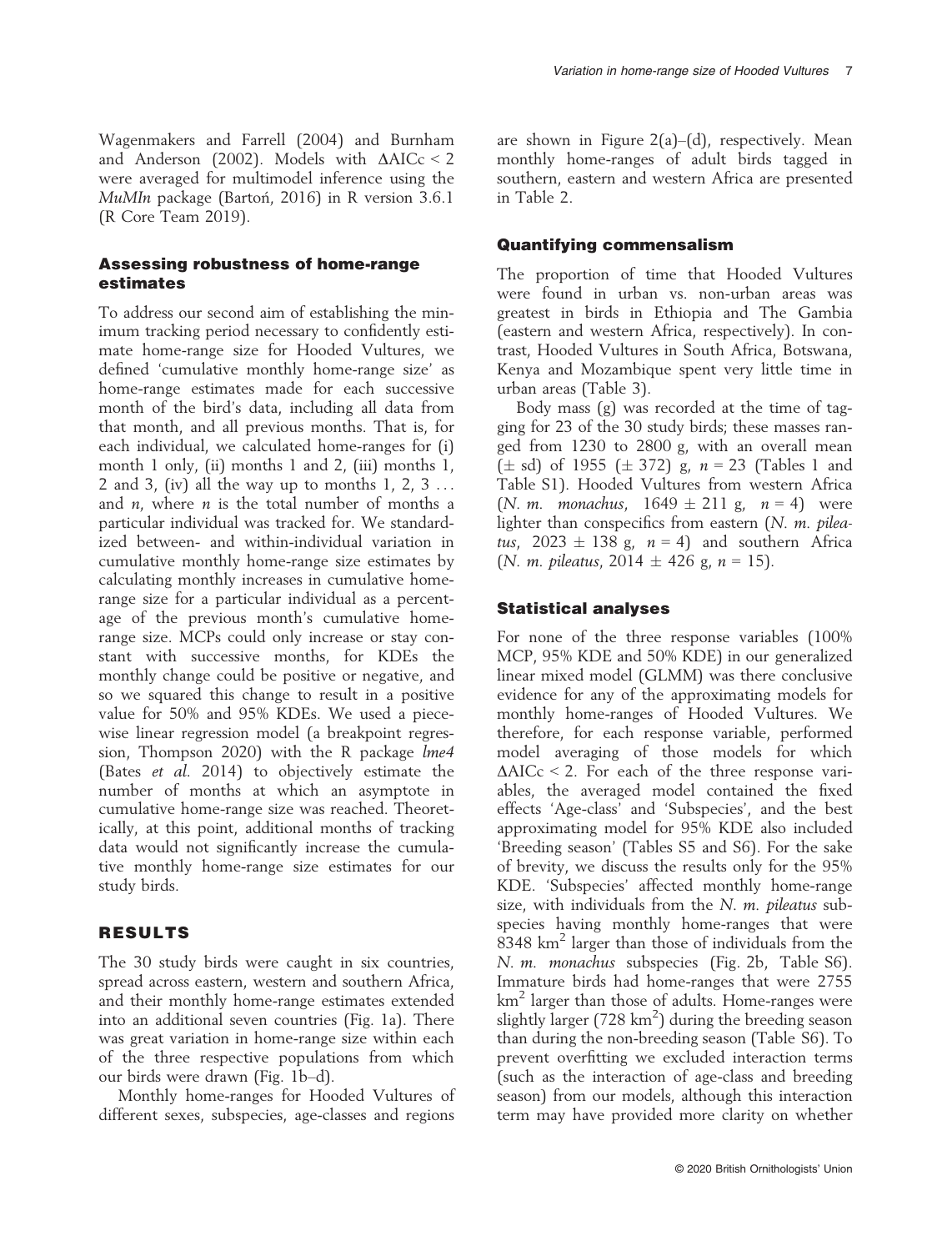

Figure 2. Monthly home-range size estimates (95% KDE, km<sup>2</sup>) for Hooded Vultures Necrosyrtes monachus of different (a) sexes, (b) subspecies, (c) age-classes and (d) African regions. Boxes contain the 25th to 75th percentiles, and medians are shown with the thick lines. Whiskers show the minimum and maximum values, and outliers are shown with dots.

| Table 2. Mean ( $\pm$ sd) of monthly home-range estimates (km <sup>2</sup> ) for adult Hooded Vultures from western (The Gambia), eastern (Ethio- |  |  |  |  |
|---------------------------------------------------------------------------------------------------------------------------------------------------|--|--|--|--|
| pia and Kenya) and southern Africa (Botswana, South Africa and Mozambique).                                                                       |  |  |  |  |

| Region          | 100% MCP             | 50% KDE              | 95% KDE                  |  |
|-----------------|----------------------|----------------------|--------------------------|--|
| Western Africa  | $65 \pm 26(48)$      | $20 \pm 24(48)$      | 121 $\pm$ 98 (48)        |  |
| Eastern Africa  | $3698 \pm 3961$ (24) | $527 \pm 592$ (24)   | $3735 \pm 3652$ (24)     |  |
| Southern Africa | $9965 \pm 16093(82)$ | $2188 \pm 4055$ (82) | 12 453 $\pm$ 21 188 (82) |  |

Note that we only used data for Hooded Vultures that we could confidently age as adults, that is, five birds from southern Africa, four from eastern Africa and one from western Africa. The number of 'bird-months' is shown in parentheses.

the movements of post-dependence immature birds (which should not have been affected by breeding season) were confounding this result. Re-running our models with the inclusion of this interaction term ('age-class' × 'breeding season') suggested that this was likely to be the case, that in fact immature Hooded Vultures did have larger home-ranges than adults during the breeding season; however, we focused on our initial results, due to issues with overfitting.

## Assessing robustness of home-range estimates

When cumulative 100% MCP was plotted against 'month of study', the slope of the line was positive and large up to and including 8 months, after which the slope tended towards zero. Our piecewise regression analyses produced breakpoints for each of our three estimates of cumulative homerange size (Table 4).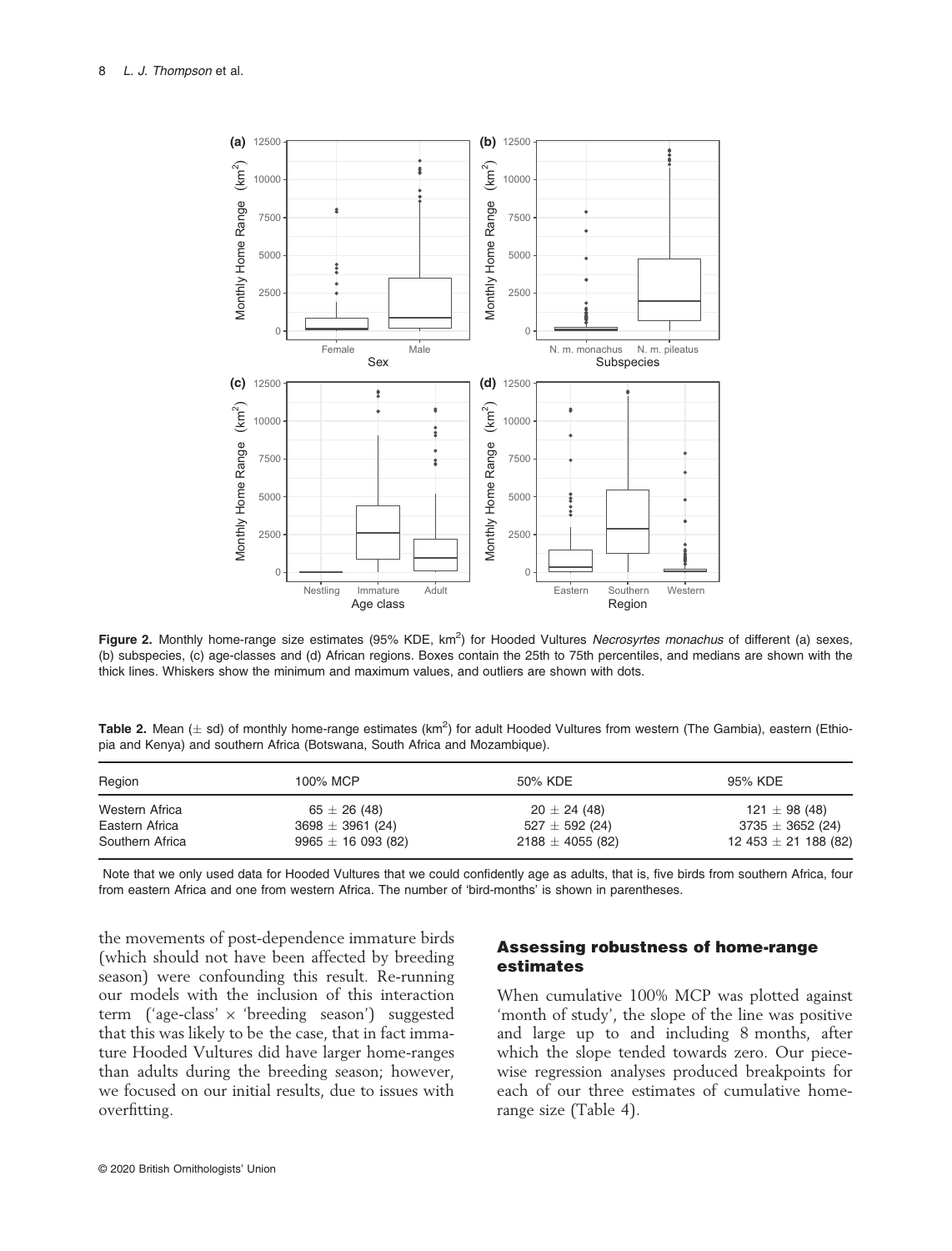Table 3. Mean percentage of time (%, as determined by the proportion of fixes) that Hooded Vultures (n) in different countries spent in urban areas.

| %    | n  | Range         |  |
|------|----|---------------|--|
| 19.9 | 4  | $11.2 - 30.2$ |  |
| 15.5 | 4  | $9.5 - 20.2$  |  |
| 0.4  | 4  | $0.0 - 0.9$   |  |
| 0.3  | 4  | $0.0 - 0.6$   |  |
| 0.2  | 12 | $0.0 - 0.6$   |  |
| ∩ª   |    | 0.0           |  |
|      |    |               |  |

<sup>a</sup>The value for the bird from Mozambique is not a mean, as it represents just one individual.

Table 4. Estimated breakpoints (95% confidence interval, and number of bird-months) for three estimates of home-range size in relation to cumulative monthly home-range size of Hooded Vultures.

| Home-range<br>estimate         | <b>Breakpoint</b><br>(month) | 95%<br>confidence<br>interval                   | Number of<br>bird-months |
|--------------------------------|------------------------------|-------------------------------------------------|--------------------------|
| 100% MCP<br>50% KDE<br>95% KDE | 8.08<br>6.89<br>7.36         | $8.08 - 8.22$<br>$6.49 - 7.11$<br>$7.15 - 7.36$ | 586<br>586<br>586        |

## **DISCUSSION**

This is the first Pan-African study on the movement ecology of any African vulture species. Our results show large differences in monthly homerange size estimates between Hooded Vultures of different age-classes and subspecies, where the latter may be primarily related to feeding habits associated with different levels of commensalism with humans. Due to the imbalance in age-classes of tracked birds between study sites, regions and subspecies, our ability to disentangle additive and nested effects of all these variables is limited. That said, we found ecologically sensible statistical effects for 'age-class' and 'subspecies', which we discuss in more detail in the remainder of the discussion.

#### Age-class

Age-class was the most important of the three predictor variables (age-class, breeding season and subspecies) accounting for variability in Hooded Vulture home-range size. Although the effect size for age-class is smaller than that for subspecies, age-class accounted for more variability compared with subspecies. We caution that for all three predictor variables, the standard errors of the mean (sem) were substantial relative to the estimate sizes (Table S6). Immature Hooded Vultures had monthly home-ranges that were generally much larger than those of adults, in line with studies on other vulture species (Phipps et al. 2013, Krüger et al. 2014). This may be because adult Hooded Vultures visit and are somewhat 'attached' to their nests year round (Thompson et al. 2017), whereas immatures may not be spatially constrained in this way. Furthermore, immature Hooded Vultures may range more widely because they are seeking foraging areas away from adult conspecifics, where they may compete with other vultures (Mundy et al. 1992, Bamford et al. 2007). In Bearded Vultures, the exploratory and dispersive movements of recently fledged birds resulted in home-ranges that were larger than those of breeding adults (Krüger et al. 2014, López-López et al. 2014, Krüger & Amar 2017). In contrast, monthly home-ranges of adult California Condors Gymnogyps californianus were significantly larger than those of immatures, which typically spend their first 2 years near natal areas (Rivers et al. 2014).

#### Breeding season

We were surprised to find that monthly homeranges (95% KDE) of Hooded Vultures were slightly larger in the breeding season than in the non-breeding season. This is in contrast to the findings of Krüger et al. (2014) and Pfeiffer et al. (2015), who found that non-breeding adult Bearded and Cape Vultures use larger home-ranges than breeding adults. Interestingly, 'breeding season' was not included in the best (averaged) approximating model for 50% KDE and 100% MCP, suggesting it did not affect these two estimates of monthly home-range size. We did not have enough data from adult Hooded Vultures of known sex to compare home-range sizes between the sexes in the breeding and non-breeding seasons, and we therefore encourage those studying sexually monomorphic species to confirm the sex of their study animals through molecular DNA analysis.

#### Subspecies, region and commensalism

As expected, Hooded Vultures in western Africa had much smaller monthly home-ranges than their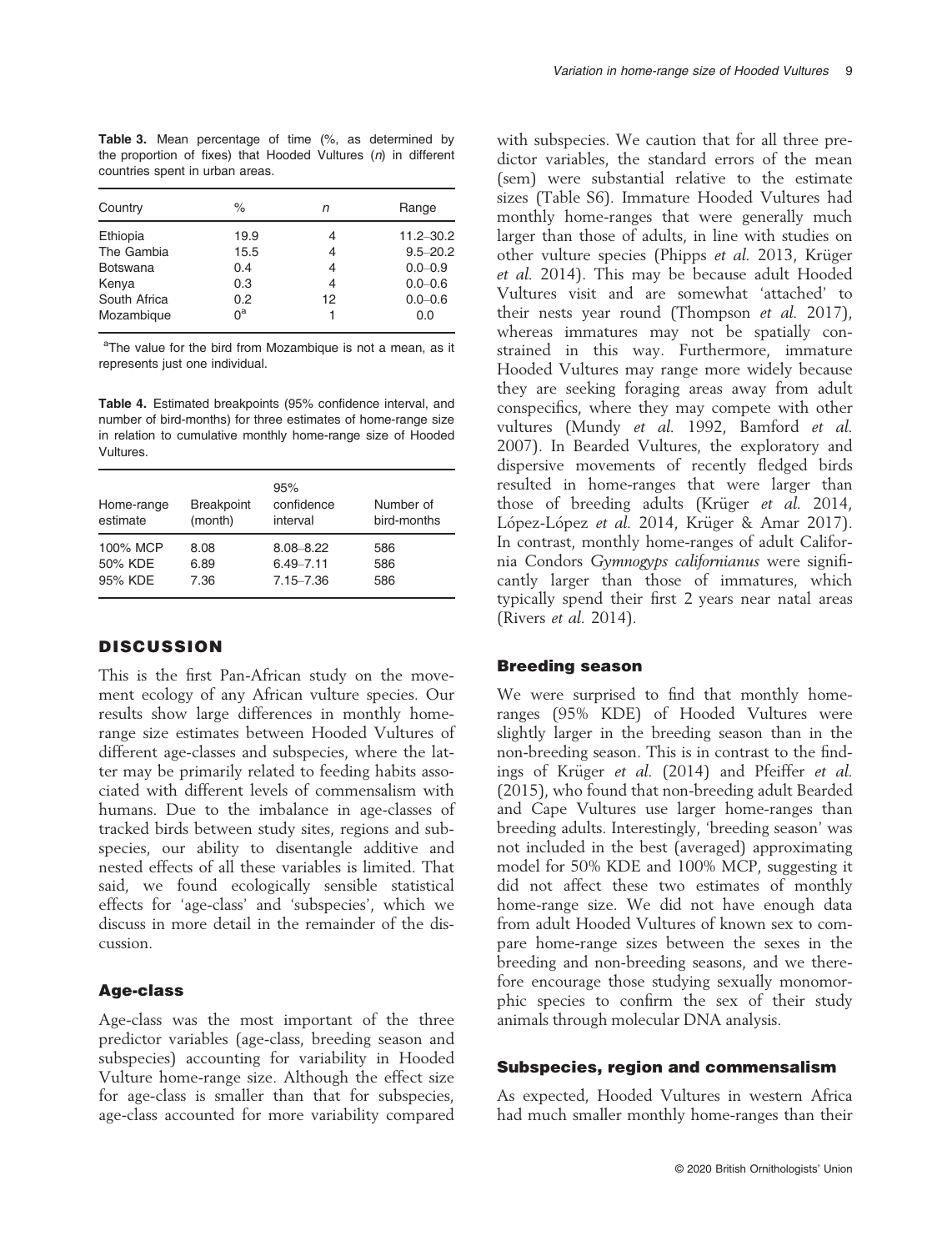conspecifics in eastern and southern Africa. This is probably because their food in western African towns is more predictable in space and time, and they are more commensal than their conspecifics (Shelley & Buckley 1872, Anderson 1999). Hooded Vultures in eastern and southern Africa mostly occur in rural areas, where food resources are patchily distributed, necessitating foraging over wider areas, which results in larger home-ranges. Of the three African regions, the vultures that spent the most time in urban areas were those in western Africa, although, despite their reputation as strongly commensal birds, the majority of their time was still spent in rural areas. We were surprised to find that our four Gambian study birds (N. m. monachus, the subspecies generally regarded as more commensal) spent less time in urban areas than did the four birds we caught in Ethiopia  $(N. m.$  pileatus, the subspecies viewed as less commensal). This may be because not all of the birds from The Gambia were caught in urban areas, whereas all four birds trapped in Ethiopia were caught in an urban area. It was also interesting to find a stark difference in the proportion of time that birds from Kenya and Ethiopia, both eastern African countries, spent in urban areas. In terms of their degree of commensalism, Hooded Vultures from Ethiopia are more similar to conspecifics from western Africa, whereas those from Kenya are more similar to birds from southern Africa.

We found great variation in monthly homerange size estimates of Hooded Vultures, even within a subspecies (N. m. pileatus), both between regional populations (eastern versus southern African) and within a region (Kenya versus Ethiopia) (Fig. 1). This suggests there is substantial flexibility in home-range size and commensalism within a region and within a subspecies, even if one subspecies is more commensal. Ideally, in assessing an individual's level of commensalism, its movement data should be ground-truthed to determine whether each feeding event occurred at a 'light' or 'heavy' feeding station (sensu Monsarrat et al. 2013) or the food resulted from hunting/culling activities (Mateo-Tomás & Olea 2010) or from natural deaths (predation or disease). Mullié et al. (2017) suggested that Hooded Vultures probably adapt their feeding behaviour to local differences in people's attitudes towards them. We believe that a lack of persecution from people will facilitate a greater degree of commensalism in Hooded Vultures. If one were to try to tease apart the contribution of developmental plasticity and phenotypic flexibility to Hooded Vulture feeding behaviour and consequent home-range size, one would ideally trap birds at a variety of sites, in the same country, and take samples for genetic analysis.

We caution that the movements of the Hooded Vultures we tracked in eastern, western and southern Africa may not be representative of conspecifics throughout the whole of those regions. For example, the birds trapped in The Gambia and in South Africa are very close to the limits of this species' range. We further highlight that unequal sampling (e.g. of age-classes across populations, regions and subspecies) may influence the apparent importance of predictor variables. Despite its large effect size, the support for the effect of 'subspecies' is only weak to moderate (based on AICc). We would expect the effect of 'subspecies' (and also 'region') to be resolved better in a more balanced study design. Similarly, although our analyses provide statistical support for the idea that there are regional differences in home-range size related to commensalism, this support is still limited.

## CONCLUSIONS

Hooded Vultures are non-migratory, and yet the monthly home-ranges of our study birds overlapped international borders, highlighting the need for international collaboration of all stakeholders involved in vulture conservation (Phipps et al. 2013). Our breakpoint regression analyses suggested that 7–8 months of tracking data are sufficient to give reliable estimates of 50% KDE, 95% KDE and 100% MCP for Hooded Vultures. This supports the idea that one can obtain good estimates of home-range size without long-term tracking, and so breakaway harnesses can be used. In terms of the conservation implications of our study, our analyses show that immature Hooded Vultures, and individuals of the N. m. pileatus subspecies, range over wider areas, highlighting that they may be at greater risk of threats than adults and individuals of the N. m. monachus subspecies. The greatest threat to African vultures is poisoning (Ogada et al. 2016, Botha et al. 2017), which may occur over vast areas. Travelling more widely may expose an individual to more threats, particularly to more poisoned carcasses, as the further an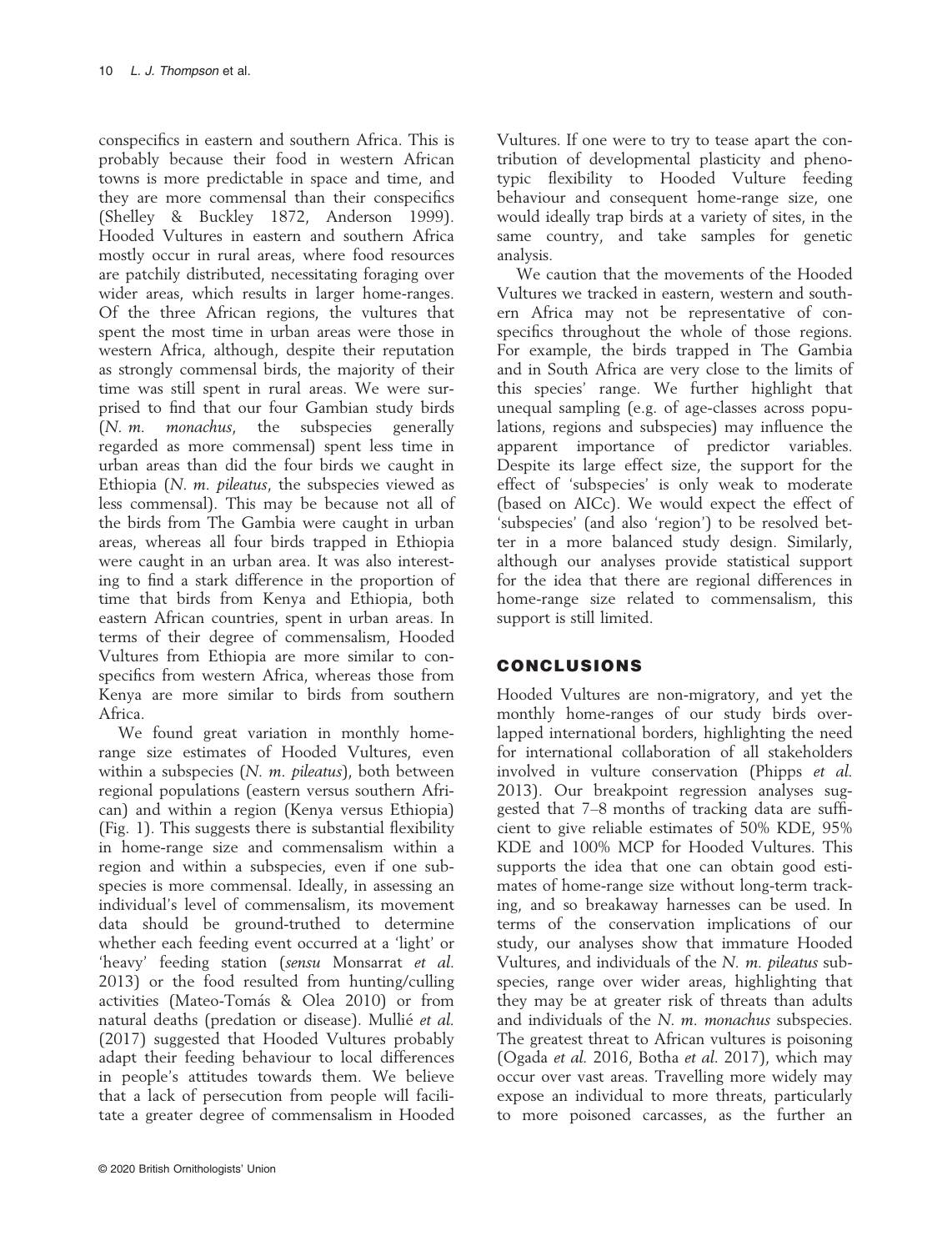individual travels, the greater the chances of encountering poisoned baits. Currently, data on age-classes and sex of poisoned Hooded Vultures are generally lacking from the African Wildlife Poisoning Database. We encourage those who attend poisoning scenes to record the age-classes of poisoned birds, and to take samples for molecular DNA sexing if possible.

The high degree of commensalism observed in Hooded Vultures from The Gambia and Ethiopia has ramifications in terms of reduced ecosystem services in rural areas in those two countries, as well as possible exposure of the birds to a wider range of threats, as the habitats they occupy are more heterogeneous. Governments of Hooded Vulture range states are encouraged to develop and enact national vulture multi-species action plans, with specific management interventions aimed at addressing local threats, in accordance with recommendations outlined in the Multi-species Action Plan to Conserve African-Eurasian Vultures (Botha et al. 2017).

We thank everyone who allowed us to work on their land, and who assisted with fieldwork. In particular, we thank A. Daka, S. Seyfu and the Bale Mountain Lodge in Ethiopia; M. Odino in Kenya; D. Kenny, J. Bradley, T. David, M. Keiteretse and B. Those in Botswana; M. L. Kassama, M. J. Jallow, F. Mendy, and Makasutu and Madiana Lodge in The Gambia; Boise State University volunteers and Gorongosa National Park in Mozambique; Kenya Bird of Prey Trust, Northern Rangelands Trust, Melako and Jaldesa conservancies, the Senior Warden of Masai Mara National Reserve, A. Tira and M. Braun in Kenya; and A. Bosch, J. P. Davies, J. 'Trigger' Eksteen, B. Havemann, D. Joubert, R. Loon, D. Pietersen, C. Rowles, C. T. Downs, Phalaborwa Mining Co., Sefapane Lodge, Cleveland Private Game Reserve, Timbavati Private Nature Reserve, Selati Game Reserve, Olifants River Private Game Reserve and SANParks, in South Africa. F. Dowsett-Lemaire and R. Dowsett assisted with dates for breeding seasons. We thank the contributors to the West African Bird DataBase at [www.](http://www.wabdab.org) [wabdab.org,](http://www.wabdab.org) managed by U. Lieden, T. J. Wacher and J. Brouwer. R. van Eeden and G. Tate helped with R code. Fieldwork was conducted with permission from SAN-Parks (no permit no. associated), the government of The Gambia (permit no. 2014 AHG21/01(26)), Ethiopia's Wildlife Conservation Authority (no permit no. associated), Botswana's Department of Wildlife and National Parks (EWT8/36/4XXXIV(16)), Kenya's National Commission for Science, Technology and Innovation (NACOSTI/P/16/31214/9467 and 15965), Mozambique's Dept. of Scientific Services in Gorongosa (PNG/ DSCi/C75/2017), and South Africa's LEDET (permit no. ZA/LP/HO/2937) and MTPA (permits MPB. 5557 and MPB. 5581). This paper is Hawk Mountain Sanctuary contribution to conservation science number 325. We are grateful to W. Vansteelant, R. Kimball and three anonymous reviewers for constructive comments, which greatly improved the manuscript.

## FUNDING

We are grateful for funding and support from AZA Conservation Grant Fund, Bowling for Rhinos, Denver Zoo, Detroit Zoo, GreenMatter, San Diego Zoo Global, National Geographic Society, Raptors Botswana, The Wallace Research Foundation, The Rufford Foundation (ref. 18421-1, 21859-2), a Fulbright Fellowship, the Wilderness Wildlife Trust, and the National Research Foundation (ZA, no. 99494). R. Calder (Wildlife Computers Inc.) kindly donated two prototype PTT units.

#### AUTHOR CONTRIBUTIONS

K.L.B. and L.J.T. conceived and designed the study. Funding acquisition was done by all co-authors. Fieldwork was conducted by K.L.B., L.J.T., M.J.B., A.J.B., K.W., W.N., E.R.B., R.R., R.A.G., P.H., G.M., M.Z.V., S.T., D.O. and C.R.B. L.J.T. analysed the data and wrote the original draft. Subsequent revisions benefitted from contributions from K.L.B., L.J.T., E.R.B., R.R., C.R.B., R.A.G., D.O., W.N. and A.J.B.. All authors approved the final manuscript.

## CONSENT FOR PUBLICATION

Not applicable.

#### CONFLICT OF INTERESTS

The authors declare that they have no competing interests.

## ETHICS APPROVAL

Ethical approval was granted by SANParks' Animal Use and Care Committee (13-11), the University of KwaZulu-Natal Animal Ethics Subcommittee (AREC/094/015PD), the University of Cape Town Faculty of Science Animal Ethics Committee (2015/V6/AA) and the San Diego Zoo Global (IACUC approval no. A3675-01).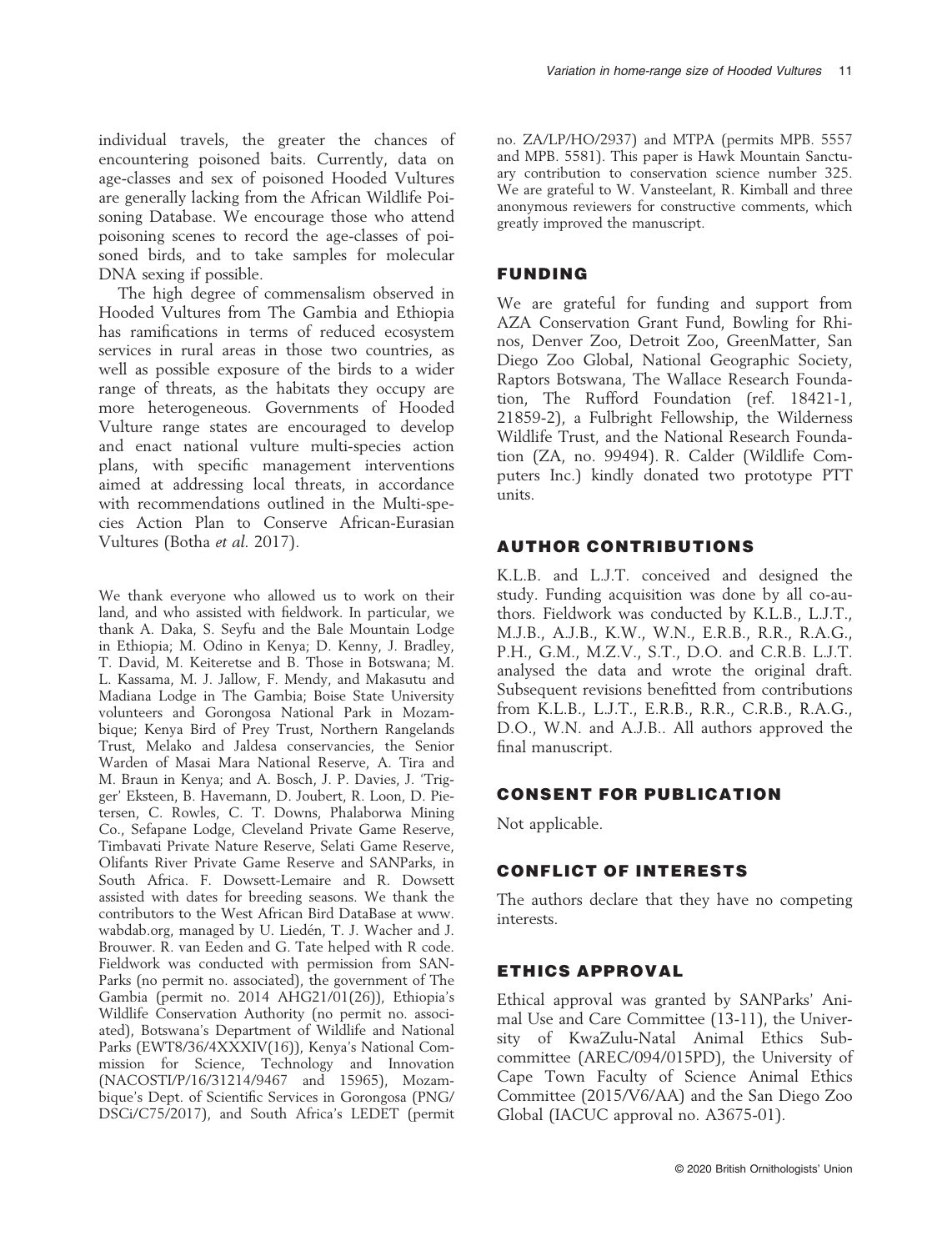#### DATA AVAILABILITY STATEMENT

The raw data analysed in this study are archived on Movebank ([http://www.movebank.org\)](http://www.movebank.org) as part of the 'Hooded Vulture Africa', 'Hooded Vulture Peregrine Fund KoEco Kenya', 'northern Kenya vulture project' and 'Hooded vulture movement ecology in southern Africa' studies.

## REFERENCES

- Allan, D.G. 1996. Raptor rapture in Ethiopia. Vulture News 34: 12–16.
- Anderson, M.D. 1999. Africa's Hooded Vulture: A dichotomy of lifestyle. Vulture News 41: 3–5.
- Austin, D., Bowen, W.D. & McMillan, J.I. 2004. Intraspecific variation in movement patterns: Modeling individual behaviour in a large marine predator. Oikos 105: 15–30.
- Bamford, A.J., Diekmann, M., Monadjem, A. & Mendelsohn, J. 2007. Ranging behaviour of Cape Vultures Gyps coprotheres from an endangered population in Namibia. Bird Conserv. Int. 17: 331–339.
- Barlow, C., Wacher, T. & Disley, T. 1997. A Field Guide to Birds of The Gambia and Senegal. Robertsbridge: Pica Press.
- Barron, D.G., Brawn, J.D. & Weatherhead, P.J. 2010. Metaanalysis of transmitter effects on avian behaviour and ecology. Methods Ecol. Evol. 1: 180–187.
- Barton, K. 2016. MuMIn: Multi-Model Inference. R Package Version 1.15.6. Available from: [http://CRAN.R-project.org/](http://CRAN.R-project.org/package=MuMIn) [package](http://CRAN.R-project.org/package=MuMIn)=MuMIn (accessed on 17 July 2019).
- Bates, D., Maechler, M., Bolker, B. & Walker, S. 2014. lme4: Linear Mixed-Effects Models Using Eigen and S4. R package Version 1.0-6. Available from: [http://arxiv.org/abs/](http://arxiv.org/abs/1406.5823) [1406.5823](http://arxiv.org/abs/1406.5823) (accessed on 14 July 2019).
- Bates, D., Maechler, M., Bolker, B. & Walker, S. 2015. Fitting linear mixed-effects models using Ime4. J. Stat. Softw. 67: 1–48.
- BirdLife International 2017. Necrosyrtes monachus. The IUCN Red List of Threatened Species 2017: e.T22695185A118599398. [https://doi.org/10.2305/IUCN.UK.](https://doi.org/10.2305/IUCN.UK.2017-3.RLTS.T22695185A118599398.en) [2017-3.RLTS.T22695185A118599398.en](https://doi.org/10.2305/IUCN.UK.2017-3.RLTS.T22695185A118599398.en).
- Bivand, R., Keitt, T. & Rowlingson, B. 2016. rgdal: Bindings for the Geospatial Data Abstraction Library. R Package Version 1.1-8.
- Bloom, P.H., Clark, W.S. & Kidd, J.W. 2007. Capture techniques. In Bird, D.M. & Bildstein, K.L. (eds) Raptor Research and Management Techniques: 193–220. Surrey, BC: Hancock House.
- Boakye, M.K., Wiafe, E.D. & Ziekah, M.Y. 2019. Ethnomedicinal use of vultures by traditional medicinal practitioners in Ghana. Ostrich 90: 111–118.
- Börger, L., Franconi, N., De Michele, G., Gantz, A., Meschi, F., Manica, A., Lovari, S. & Coulson, T. 2006a. Effects of sampling regime on the mean and variance of home range size estimates. J. Anim. Ecol. 75: 1393-1405.
- Börger, L., Franconi, N., Ferretti, F., Meschi, F., De Michele, G., Gantz, A. & Coulson, T. 2006b. An integrated approach to identify spatiotemporal and individual-level

determinants of animal home range size. Am. Nat. 168: 471–485.

- Botha, A.J., Andevski, J., Bowden, C.G.R., Gudka, M., Safford, R.J., Tavares, J. & Williams, N.P. 2017. Multi-Species Action Plan to Conserve African-Eurasian Vultures. CMS Raptors MOU Technical Publication no. 5. CMS Technical Series No. 4. Coordinating unit of the CMS raptors. MOU, Abu Dhabi, United Arab Emirates.
- Brown, L., Urban, K. & Newman, P. 1982. Birds of Africa. New York: Academic Press.
- Buechley, E.B. & Sekercioğlu, C. 2016. The avian scavenger crisis: Looming extinctions, trophic cascades, and loss of critical ecosystem functions. Biol. Conserv. 198: 220–228.
- Buij, R., Nikolaus, G., Whytock, R., Ingram, D.J. & Ogada, D. 2016. Trade of threatened vultures and other raptors for fetish and bushmeat in West and Central Africa. Oryx 50: 606–616.
- Burnham, K.P. & Anderson, D.R. 2002. Model Selection and Multi-model Inference – a Practical Information–theoretic Approach, 2nd edn. New York: Springer.
- Calenge, C. 2006. The package adehabitat for the R software: a tool for the analysis of space and habitat use by animals. Ecol. Model. 197: 516–551.
- Chapin, J.P. 1932. Birds of the Belgian Congo. Vol. 1. New York Bull. AMNH 65: 503–507.
- Cheng, J., Edwards, L.J., Maldonado-Molina, M.M., Komro, K.A. & Muller, K.E. 2010. Real longitudinal data analysis for real people: Building a good enough mixed model. Stat. Med. 29: 504–520.
- Clark, W.S. & Pyle, P. 2015. Commentary: A recommendation for standardized age-class plumage terminology for raptors. J. Raptor Res. 49: 513–517.
- Dabone, C., Oueda, A., Adjakpa, J.B., Buij, R., Ouedraogo, I., Guenda, W. & Weesie, P.D.M. 2016. Phénologie de la reproduction du Vautour charognard Necrosyrtes monachus en zone soudano-sahelienne (Garango, Burkina Faso), 2013–2015. Malimbus 38: 38–49.
- Dabone, C., Buij, R., Oueda, A., Adjakpa, J.B., Guenda, W. & Weesie, P.D. 2019. Impact of human activities on the reproduction of Hooded Vultures Necrosyrtes monachus in Burkina Faso. Ostrich 90: 53–61.
- Dowsett-Lemaire, F. & Dowsett, R.J. 2006. The Birds of Malawi: An Atlas and Handbook. Liège: Tauraco & Aves.
- Dowsett-Lemaire, F. & Dowsett, R.J. 2014. The Birds of Ghana: An Atlas and Handbook. Liège: Tauraco Press.
- Elgood, J.H., Heigham, J.B., Moore, A.M., Nason, A.M., Sharland, R.E. & Skinner, N.J. (eds) 1994. The Birds of Nigeria. BOU check-list No. 4, 2nd edn. Tring: British Ornithologists' Union.
- ESACCI (2017). S2 prototype LC 20m map of Africa, 2016. ESA Climate Change Initiative - Land Cover Project 2017. Available from: [http://2016africalandcover20m.esrin.esa.int/](http://2016africalandcover20m.esrin.esa.int/download.php) [download.php](http://2016africalandcover20m.esrin.esa.int/download.php) (accessed on 4 August 2019).
- Ferguson-Lees, J. & Christie, D.A. 2001. Raptors of the World. Boston: Houghton Mifflin Co.
- Finch-Davies, C.G. & Kemp, A.C. 1980. The Birds of Prey of Southern Africa. Johannesburg: Winchester Press.
- Flack, A., Fiedler, W., Blas, J., Pokrovsky, I., Kaatz, M., Mitropolsky, M., Aghababyan, K., Fakriadis, I., Makrigianni, E., Jerzak, L. & Azafzaf, H. 2016. Costs of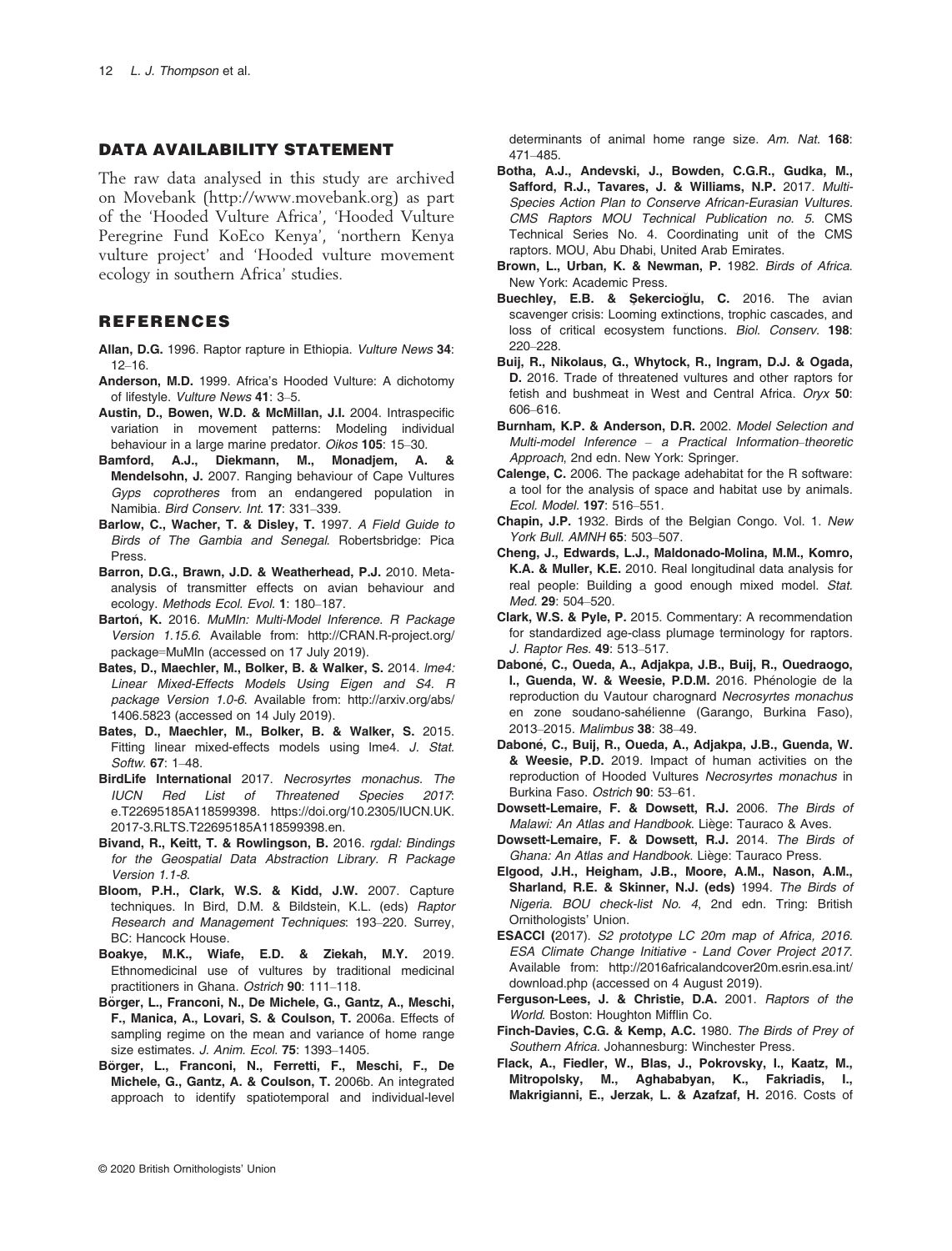migratory decisions: A comparison across eight White Stork populations. Sci. Adv. 2: e1500931.

- Forsman, D. 2016. Flight Identification of Raptors of Europe. North Africa and the Middle East. London: Bloomsbury.
- Fraser, K.C., Davies, K.T., Davy, C.M., Ford, A.T., Flockhart, D.T.T. & Martins, E.G. 2018. Tracking the conservation promise of movement ecology. Front. Ecol. Evol. 6: 150.
- Garbett, R., Maude, G., Hancock, P., Kenny, D., Reading, R. & Amar, A. 2018. Association between hunting and elevated blood lead levels in the critically endangered African White-backed Vulture Gyps africanus. Sci. Total Environ. 630: 1654–1665.
- Grilli, M.G., Bildstein, K.L. & Lambertucci, S.A. 2019. Nature's clean-up crew: Quantifying ecosystem services offered by a migratory avian scavenger on a continental scale. Ecosyst. Serv. 39: 100990.
- Harless, M.L., Walde, A.D., Delaney, D.K., Pater, L.L. & Hayes, W.K. 2010. Sampling considerations for improving home range estimates of desert tortoises: Effects of estimator, sampling regime, and sex. Herpetol. Conserv. Bio. 5: 374–387.
- Henriques, M., Granadeiro, J.P., Monteiro, H., Nuno, A., Lecoq, M., Cardoso, P., Regalla, A. & Catry, P. 2018. Not in wilderness: African vulture strongholds remain in areas with high human density. PLoS One 13: e0190594.
- Holland, A.E., Byrne, M.E., Bryan, A.L., DeVault, T.L., Rhodes, O.E. & Beasley, J.C. 2017. Fine-scale assessment of home ranges and activity patterns for resident Black Vultures (Coragyps atratus) and Turkey Vultures (Cathartes aura). PLoS One 12: e0179819.
- Jallow, M., Barlow, C.R., Sanyang, L., Dibba, L., Kendall, C., Bechard, M. & Bildstein, K.L. 2016. High population density of the critically endangered Hooded Vulture Necrosyrtes monachus in Western Region, The Gambia, confirmed by road surveys in 2013 and 2015. Malimbus 38: 23–28.
- Jurgiel, B. 2018. Point Sampling Tool. Available from: [https://](https://plugins.qgis.org/plugins/pointsamplingtool/) [plugins.qgis.org/plugins/pointsamplingtool/](https://plugins.qgis.org/plugins/pointsamplingtool/) (accessed 4 on August 2019).
- Kemp, A.C., Christie, D.A., Marks, J.S. & Sharpe, C.J.2018. Hooded Vulture (Necrosyrtes monachus). In: Del Hoyo, J., Elliott, A., Sargatal, J., Christie, D.A. & De Juana, E. (eds) Handbook of the Birds of the World Alive. Barcelona: Lynx Edicions.<https://www.hbw.com/node/52994> (accessed 22 February 2018).
- Kendall, C.J., Virani, M.Z., Hopcraft, J.G.C., Bildstein, K.L. & Rubenstein, D.I. 2013. African vultures don't follow migratory herds: Scavenger habitat use is not mediated by prey abundance. PLoS One 9: e83470.
- Kenward, R.E. 1985. Raptor radio-tracking and telemetry. ICBP Techn. Publ. 5: e420.
- Krüger, S. & Amar, A. 2017. Insights into post-fledging dispersal of Bearded Vultures Gypaetus barbatus in southern Africa from GPS satellite telemetry. Bird Study 64: 125–131.
- Krüger, S., Reid, T. & Amar, A. 2014. Differential range use between age classes of southern African Bearded Vultures Gypaetus barbatus. PLoS One 9: e114920.
- López-López, P., Gil, J.A. & Alcántara, M. 2014. Postfledging dependence period and onset of natal dispersal in

Bearded Vultures (Gypaetus barbatus): New insights from GPS satellite telemetry. J. Raptor Res. 48: 173–182.

- Mackworth-Praed, C.W. & Grant, C.H.B. 1981. Birds of West Central and Western Africa. Harlow: Longman Group Ltd.
- Margalida, A. & Colomer, M.A. 2012. Modelling the effects of sanitary policies on European vulture conservation. Sci. Rep. 2: 753.
- Markandya, A., Taylor, T., Longo, A., Murty, M.N., Murty, S. & Dhavala, K. 2008. Counting the cost of vulture decline – an appraisal of the human health and other benefits of vultures in India. Ecol. Econ. 67: 194-204.
- Mateo-Tomás, P. & Olea, P.P. 2010. When hunting benefits raptors: A case study of game species and vultures. Eur. J. Wildl. Res. 56: 519–528.
- Mazerolle, M.J. 2016. AICcmodavg: Model selection and multimodel inference based on (Q)AIC(c). R package version 2.0-4.
- McKean, S., Mander, M., Diederichs, N., Ntuli, L., Mavundla, K., Williams, V. & Wakelin, J. 2013. The impact of traditional use on vultures in South Africa. Vulture News 65: 15–36.
- Monsarrat, S., Benhamou, S., Sarrazin, F., Bessa-Gomes, C., Bouten, W. & Duriez, O. 2013. How predictability of feeding patches affects home range and foraging habitat selection in avian social scavengers? PLoS One 8: e53077.
- Mullie, W.C., Couzi, F.-X., Diop, M.S., Piot, B., Peters, T., Reynaud, P.A. & Thiollay, J.-M. 2017. The decline of an urban Hooded Vulture Necrosyrtes monachus population in Dakar, Senegal, over 50 years. Ostrich 88: 131–138.
- Mundy, P., Ledger, J., Butchart, D. & Piper, S.E. 1992. The Vultures of Africa. Johannesburg: Acorn Books and Russell Friedman Books.
- Ogada, D.L. & Buij, R. 2011. Large declines of the Hooded Vulture Necrosyrtes monachus across its African range. Ostrich 82: 101–113.
- Ogada, D.L., Keesing, F. & Virani, M.Z. 2012. Dropping dead: Causes and consequences of vulture population declines worldwide. Annals NY Acad. Sci. 1249: 57-71.
- Ogada, D., Shaw, P., Beyers, R.L., Buij, R., Murn, C., Thiollay, J.M., Beale, C.M., Holdo, R.M., Pomeroy, D., Baker, N., Kruger, S.C., Botha, A., Virani, M.Z., Monadjem, A. & Sinclair, A.R.E. 2016. Another continental vulture crisis: Africa's vultures collapsing toward extinction. Conserv. Lett. 9: 89–97.
- van Overveld, T., García-Alfonso, M., Dingemanse, N.J., Bouten, W., Gangoso, L., de la Riva, M., Serrano, D. & Donázar, J.A. 2018. Food predictability and social status drive individual resource specializations in a territorial vulture. Sci. Rep. 8: 15155.
- Paijmans, D.M., Catto, S. & Oschadleus, H.D. 2017. SAFRING longevity and movement records for southern African vultures (subfamilies Aegypiinae and Gypaetinae). Ostrich 88: 163–166.
- Pebesma, E.J. & Bivand, R.S. 2005. Classes and methods for spatial data in R. R. News 5: 9–13.
- Pfeiffer, M.B., Venter, J.A. & Downs, C.T. 2015. Foraging range and habitat use by Cape Vulture Gyps coprotheres from the Msikaba colony, Eastern Cape province, South Africa. Koedoe 57: 1–11.
- Phipps, W.L., Wolter, K., Michael, M.D., MacTavish, L.M. & Yarnell, R.W. 2013. Do power lines and protected areas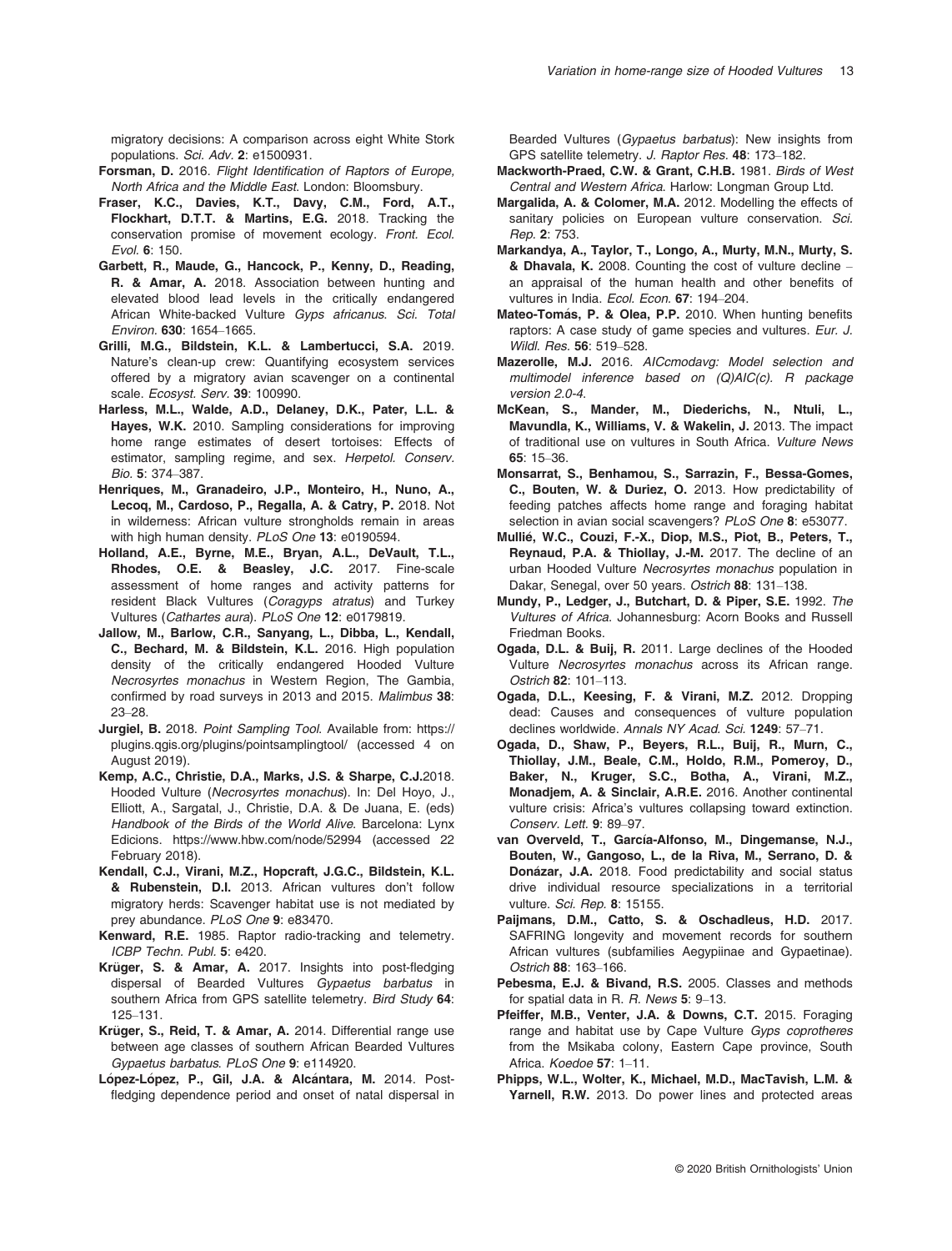present a catch-22 situation for Cape Vultures (Gyps coprotheres)? PLoS One 8: e76794.

- Plaza, P.I. & Lambertucci, S.A. 2017. How are garbage dumps impacting vertebrate demography, health, and conservation? Global Ecol. Conserv. 12: 9–20.
- QGIS Development Team 2019. QGIS Geographic Information System. Open Source Geospatial Foundation Project. Available from:<http://qgis.osgeo.org> (accessed on 14 July 2019).
- R Core Team. 2019. R: A Language and Environment for Statistical Computing. Vienna: R Foundation for Statistical Computing, Austria.<https://www.R-project.org/>
- Reading, R., Bradley, J., Hancock, P., Garbett, R., Selebatso, M. & Maude, G. 2019. Home range size and movement patterns of Hooded Vultures Necrosyrtes monachus in southern Africa. Ostrich 90: 73–77.
- Rivers, J.W., Johnson, J.M., Haig, S.M., Schwarz, C.J., Burnett, L.J., Brandt, J., George, D. & Grantham, J. 2014. An analysis of monthly home range size in the critically endangered California Condor Gymnogyps californianus. Bird Cons. Int. 24: 492–504.
- Roche, C. 2006. Breeding records and nest site preference of Hooded Vultures in the greater Kruger National Park. Ostrich 77: 99–101.
- Rotics, S., Turjeman, S., Kaatz, M., Resheff, Y.S., Zurell, D., Sapir, N., Eggers, U., Fiedler, W., Flack, A., Jeltsch, F. & Wikelski, M. 2017. Wintering in Europe instead of Africa enhances juvenile survival in a long-distance migrant. Anim. Behav. 126: 79–88.
- Runge, C.A., Martin, T.G., Possingham, H.P., Willis, S.G. & Fuller, R.A. 2014. Conserving mobile species. Front. Ecol. Environ. 12: 395–402.
- Saïd, S., Gaillard, J.M., Widmer, O., Débias, F., Bourgoin, G., Delorme, D. & Roux, C. 2009. What shapes intraspecific variation in home range size? A case study of female roe deer. Oikos 118: 1299–1306.
- Saidu, Y. & Buij, R. 2013. Traditional medicine trade in vulture parts in northern Nigeria. Vulture News 65: 4–14.
- Schlaich, A.E. 2019. Migrants in Double Jeopardy: Ecology of Montagu's Harriers on Breeding and Wintering Grounds. PhD thesis, University of Groningen.
- Shelley, G.E. & Buckley, T.E. 1872. Two months' birdcollecting on the Gold Coast. Ibis 14: 281–295.
- Stark, D.J., Vaughan, I.P., Ramirez Saldivar, D.A., Nathan, S.K.S.S. & Goossens, B. 2017. Evaluating methods for estimating home ranges using GPS collars: A comparison using proboscis monkeys (Nasalis larvatus). PLoS One 12: e0174891.
- Steyn, P. 1982. Birds of Prey of Southern Africa: Their Identification and Life Histories. Cape Town: David Philip.
- Sutherland, W.J. 1998. The effect of local change in habitat quality on populations of migratory species. J. Appl. Ecol. 35: 418–421.
- Tarboton, W.R. & Allan, D.G. 1984. The Status and Conservation of Birds of Prey in the Transvaal. Transvaal Museum Monograph no. 3. Pretoria: Transvaal Museum.
- Thiollay, J.-M. 2007. Raptor declines in West Africa: Comparisons between protected, buffer and cultivated areas. Oryx 41: 322–329.
- Thompson, L.J., Davies, J.P., Gudehus, M., Botha, A.J., Bildstein, K.L., Murn, C. & Downs, C.T. 2017. Visitors to

nests of Hooded Vultures Necrosyrtes monachus in northeastern South Africa. Ostrich 88: 155–162.

- Thompson, L.J. 2020. Breakpoint regression for monthly home-range (Version v1.0). Zenodo. [https://doi.org/10.5281/](https://doi.org/10.5281/zenodo.3743276) [zenodo.3743276](https://doi.org/10.5281/zenodo.3743276).
- Turrin, C., Watts, B.D. & Mojica, E.K. 2015. Landfill use by Bald Eagles in the Chesapeake Bay region. J. Raptor Res. 49: 239–250.
- Urios, V., Muñir-López, R. & Vidal-Mateo, J. 2017. Juvenile dispersal of Harpy Eagles (Harpia harpyja) in Ecuador. J. Raptor Res. 51: 439–445.
- Van Someren, V.G.L. 1956. Days with birds: Studies of habits of some East African species. Zoology 38: 1–544.
- Wagenmakers, E.-J. & Farrell, S. 2004. AIC model selection using Akaike weights. Psychonomic Bull. Rev. 11: 192–196.
- Wickham, H. 2009. ggplot2: Elegant Graphics for Data Analysis. New York: Springer.
- Williams, V.L., Cunningham, A.B., Kemp, A.C. & Bruyns, R.K. 2014. Risks to birds traded for African traditional medicine: a quantitative assessment. PLoS One 9: e105397.
- Worton, B.J. 1989. Kernel methods for estimating the utilization distribution in home-range studies. Ecology 70: 164–168.

Received 25 April 2019; revision accepted 18 March 2020. Associate Editor: Wouter Vansteelant.

#### SUPPORTING INFORMATION

Additional supporting information may be found online in the Supporting Information section at the end of the article.

Table S1. Information for each of the 30 Hooded Vultures included in this study.

Table S2. Monthly home-range size  $(km^2,$  mean sd) for both birds ('Chicken' and 'Franco's Ten') combined ( $n = 12$  months), when calculated using two different duty cycles, where 'h' = a fix taken every 30 s if moving (as determined by an accelerometer), or a fix hourly if not, continually, day and night, and 'g' = a fix taken hourly, precisely on the hour, continually, day and night.

Table S3. Complete list of all eight candidate models used in our analyses.

Table S4. Breeding seasons (known or assumed) of Hooded Vultures in the six countries in which our study birds were tagged. Observations of laying dates in eastern Africa (Van Someren 1956), western Africa (Elgood et al. 1994; Dowsett-Lemaire & Dowsett 2014) and southern Africa (Steyn 1982; Tarboton & Allan 1984; Thompson et al. 2017) suggest that Hooded Vultures generally start breeding (i.e. lay eggs) early in the dry season.